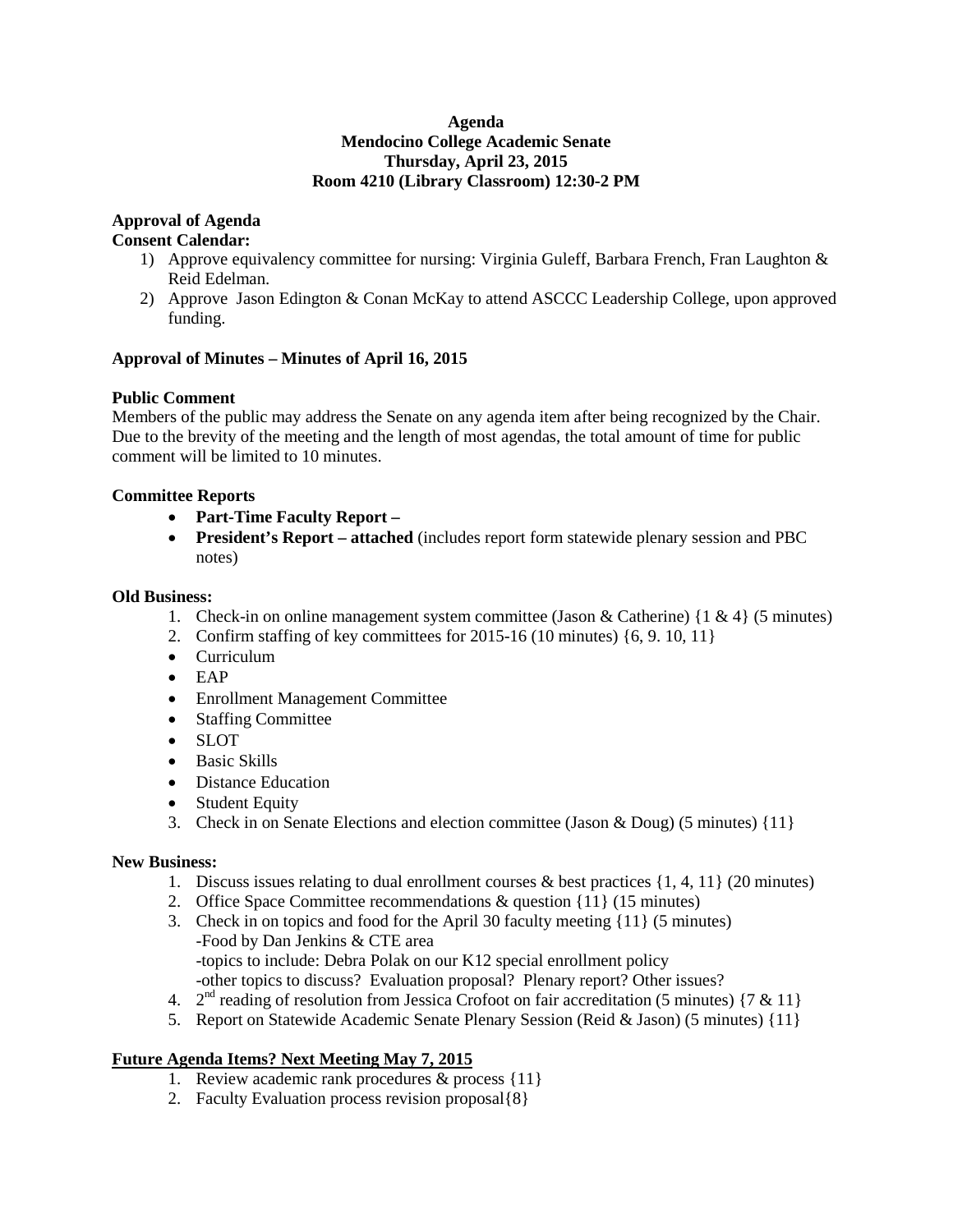3. Discussion of enrollment management issues (Jason) {1, 4, 5, 10}

| $A$ Cauchne Benate Membership $201 - 15$ |                                                                 |  |  |  |
|------------------------------------------|-----------------------------------------------------------------|--|--|--|
| <b>Reid Edelman – President</b>          | <b>Jason Edington – Vice-president / Math</b>                   |  |  |  |
| Doug Browe (CVPA)                        | <b>Steve Cardimona (Science)</b>                                |  |  |  |
| Jessica Crofoot – PT faculty rep         | Jody Gehrman (English, Library & Languages)                     |  |  |  |
| Dan Jenkins (CTE)                        | <b>Catherine McKay – PT faculty rep</b>                         |  |  |  |
| <b>Sarah Walsh (Social Sciences)</b>     | Tascha Whetzel (Student Services, Learning Skills & Counseling) |  |  |  |

#### **Academic Senate Membership 2014-15**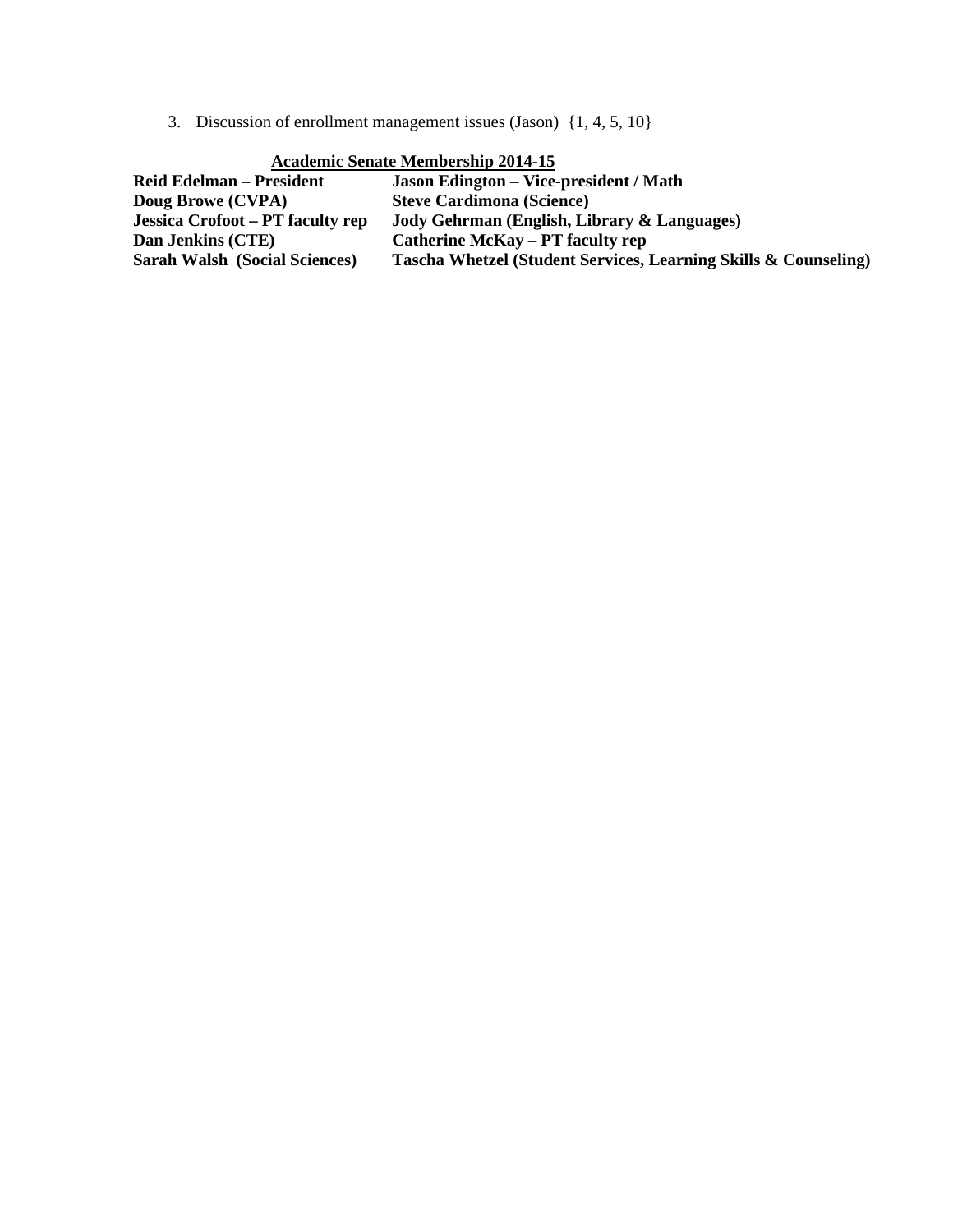#### MINUTES Mendocino College Academic Senate Thursday, April 16, 2015 12:30 – 2:00 p.m., Room 4210

| Call to Order            | Reid Edelman called the meeting to order at: 12:37 p.m.                                                                                                                                                                                                                                                              |  |  |  |
|--------------------------|----------------------------------------------------------------------------------------------------------------------------------------------------------------------------------------------------------------------------------------------------------------------------------------------------------------------|--|--|--|
| Present                  | Tascha Whetzel, Sarah Walsh, Steve Cardimona, Reid Edelman, Jason<br><b>Edington and Doug Browe</b>                                                                                                                                                                                                                  |  |  |  |
| Absent                   | Jodi Gehrman, Jessica Crofoot, Catherine McKay and Dan Jenkins                                                                                                                                                                                                                                                       |  |  |  |
| Guests                   | John Koetzner                                                                                                                                                                                                                                                                                                        |  |  |  |
| Agenda Approval          | M/S/C (Edington/Cardimona) to approve the Agenda and Consent<br>Calendar of April 16, 2015                                                                                                                                                                                                                           |  |  |  |
| <b>Minutes Approval</b>  | M/S/C (Edington/Cardimona) to approve the Minutes of March 26, 2015                                                                                                                                                                                                                                                  |  |  |  |
| <b>Public Comment</b>    | Koetzner mentioned that a final CBOC meeting was held February $3rd$ .<br>The Measure W funds have been spent and a final CBOC report will be<br>completed on June 9 <sup>th</sup> .                                                                                                                                 |  |  |  |
|                          | Edelman thanked Koetzner for serving on this committee.                                                                                                                                                                                                                                                              |  |  |  |
|                          | Edington mentioned, on behalf of Jenkins, that Tonya Ramming, the<br>newly hired Cal-Works Coordinator, has not yet been assigned a mentor.<br>Edington asked if someone from the Counseling department would like to<br>assist with this. Whetzel will inquire further and provide mentor assistance<br>if desired. |  |  |  |
|                          | Edelman mentioned that formalizing our faculty mentorship program is a<br>proposed change included in the process currently under review by the<br>senate.                                                                                                                                                           |  |  |  |
| <b>Committee Reports</b> | <b>Part-Time Faculty Report</b><br>No report                                                                                                                                                                                                                                                                         |  |  |  |
|                          | <b>President's Report</b><br>No report                                                                                                                                                                                                                                                                               |  |  |  |
| <b>Old Business</b>      | <b>Check-In – Online Management System</b><br>No report                                                                                                                                                                                                                                                              |  |  |  |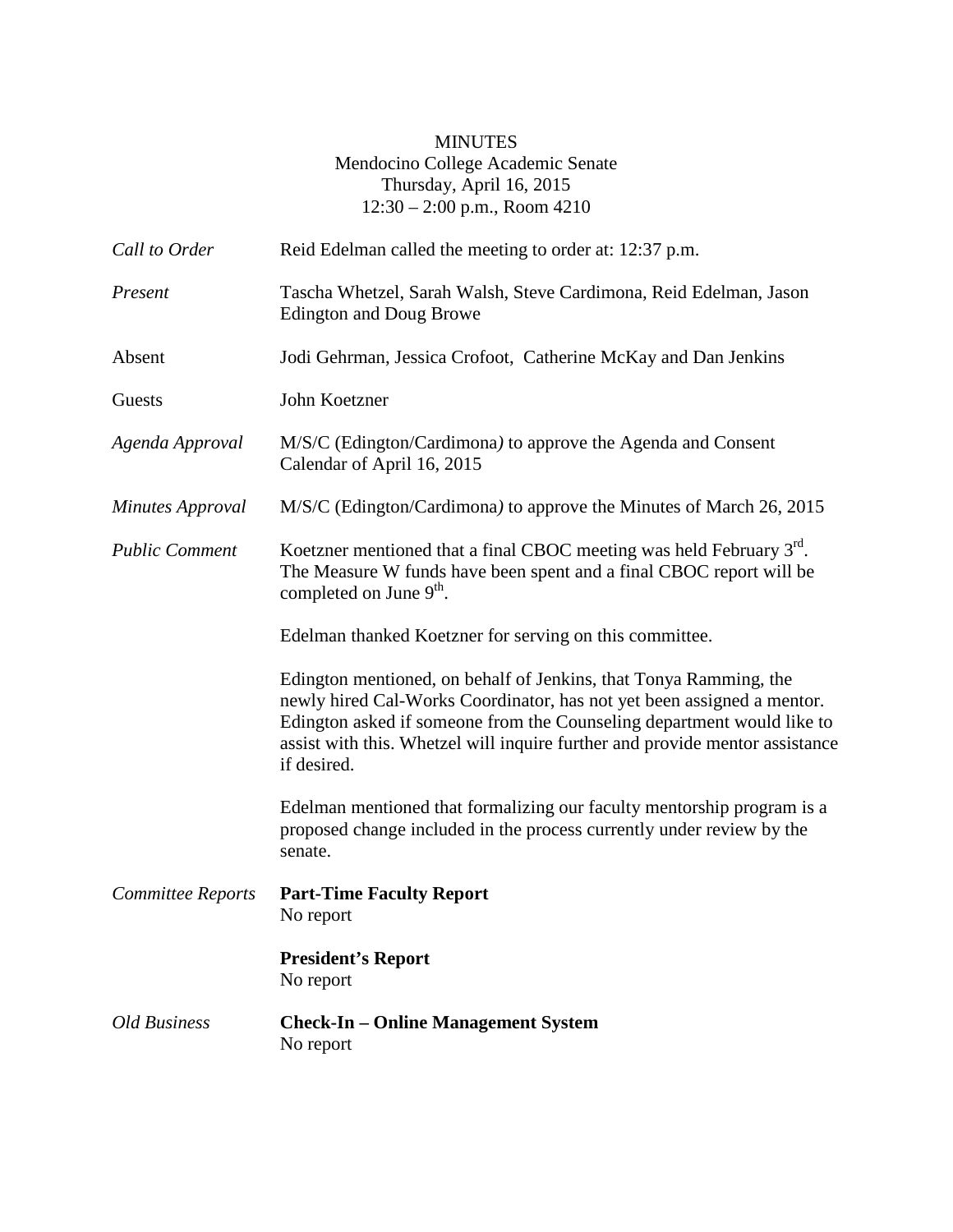### *New Business* **Planning of Senate Elections** The Senate is required to hold elections before the end of April. Elections will be held on April  $29<sup>th</sup>$  and  $30<sup>th</sup>$ . A request for nominations has already been sent out via e-mail to all faculty. A letter regarding nominations received will be sent by April  $22<sup>nd</sup>$ . The ballot will take place in the Library. Currently, the following faculty have indicated that they will be running either for election or re-election to the Academic Senate: Tascha Whetzel - Student Services/Learning Skills/Counseling – Re-election Jessica Crofoot - MPFA – Re-election Conan McKay – Social Science/CTE – Election Edelman would like to have additional representation from the CTE area. M/S/C (*Cardimona/Walsh*) to have Edington and Browe serve as the election committee and count the votes on April  $30<sup>th</sup>$  in the Library. **Staffing of key committees Committee members whose terms are continuing are listed below: EAP** VP Guleff/Edington (Chair/Co-Chair) R. Montes V. Varela T. Beck J. Crofoot (PT Rep) Edelman will discuss with Catherine McKay regarding her service on this committee. **Enrollment Management Committee** VP Guleff/Edington (Chair/ Co-Chair) V. Varela C. McKay M. Frederickson L. Pfutzenreuter Roger Hock Jessica Crofoot (PT Rep) Edelman will discuss with Pfutzenreuter regarding his service on this committee.

**Curriculum Committee** Montes (Chair)

J. Finnegan T. Whetzel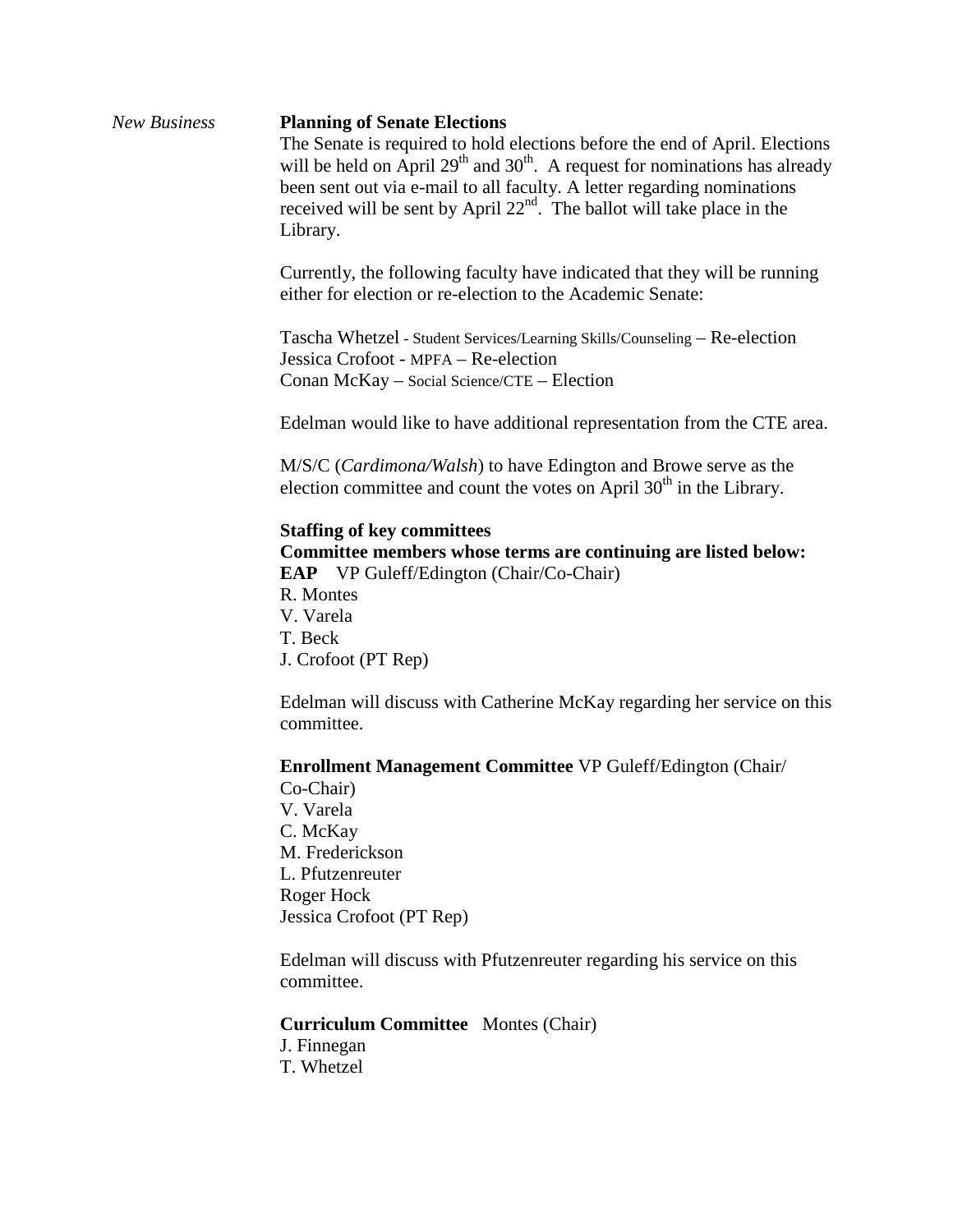Edelman will discuss with Montes regarding the committee membership.

#### **Staffing Committee** Dean Polak (Chair)

- S. Crossman
- J. Koetzner
- D. Boswell

#### **SLOT** Jenkins (Chair)

- J. Cechin
- J. Finnegan
- C. Soldate

Edelman will ask Donham and Anderson if they are interested in serving on this committee.

#### **Basic Skills** Walsh (Chair)

J. Cechin G. Buccelli T. Whetzel M. Cetto A. Lutsky (PT Rep)

Edington asked about representation from the Math department on this committee.

#### **Distance Education** Varela (Chair)

J. Edington R. Hock D. Jenkins S. Crossman C. McKay (PT Rep)

### **2nd Reading of Resolution**

Postponed until April 23<sup>rd</sup> meeting

**Report – Statewide Academic Senate Plenary Session** Postponed until April 23<sup>rd</sup> meeting

| <b>Future Agenda Items Review Academic Rank Procedures &amp; Process</b> |  |  |
|--------------------------------------------------------------------------|--|--|
| Recommendation – Faculty Office Space Committee                          |  |  |
| Discussion – Enrollment Management Issues                                |  |  |
| Dual Enrollment Classes – Best Practices                                 |  |  |
| <b>Faculty Evaluation Process</b>                                        |  |  |
| Check-In Topics – April $30th$ Faculty Meeting                           |  |  |

*Next Meeting* Thursday, April 23, 2015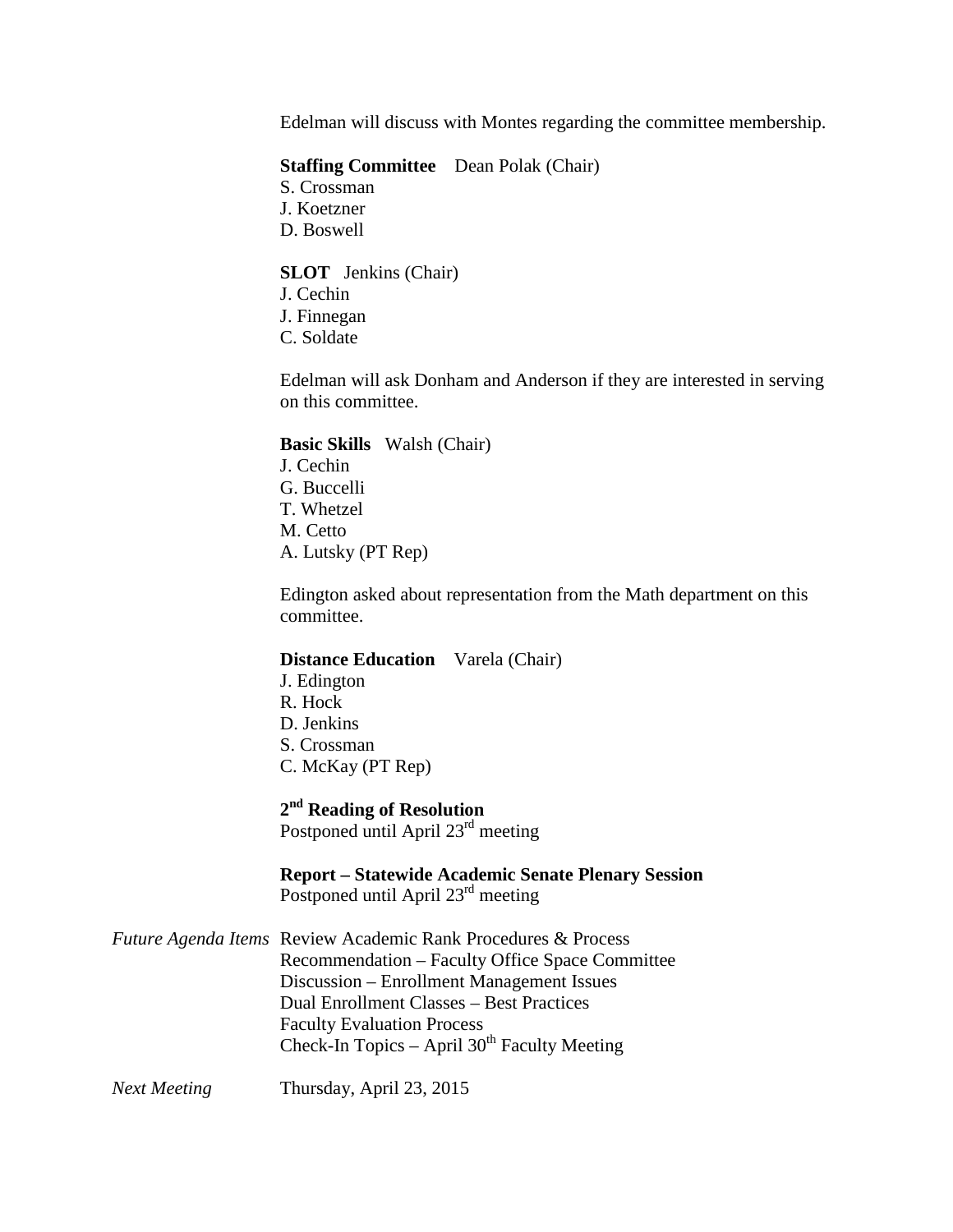*Adjournment* The meeting adjourned at 1:02 p.m.

#### **Academic Senate Membership 2014/2015**

Reid Edelman – President Steve Cardimona - Science Jason Edington – Vice President Jessica Crofoot – MPFA Tascha Whetzel - Student Services/Learning Skills/Counseling Catherine McKay – MPFA Jody Gehrman – English/Library/Languages Sarah Walsh – Social Sciences Dan Jenkins - CTE Doug Browe – CVPA

#### **PRESIDENT'S REPORT, for 4/23/15 AS Meeting**

Respectfully submitted by Reid Edelman, Academic Senate President, 4/16/15

## **I. Notes from State Academic Senate Plenary Session, April 9-11, 2015**

VP Jason Edington, Professor Conan McKay and college President Arturo Reyes represented Mendocino College at the recent Statewide Academic Senate Plenary Session. Below are rough notes from the sessions I attended.

#### **A. General session:**

i. Task Force on Workforce, Job Creation & a Strong Economy: Middle skill level jobs…projected 1 million gap in middle skill level jobs. Town hall meetings, regional meetings, task force meetings leading to recommendations to BOG in Sept. 2015.

These are jobs that may involve building engine parts for airplanes…paying 65K per year with health benefits & employing people who otherwise might not be employed at all…wow...powerful statement!

Role of arts in CTE?…STEM now becoming STEAM with arts integral in the mix…teaching creative thinking skills.

#### **B. First Breakout Session: Hot Topics in Online Education: Avoiding the Landmines:**

John Freitas, LA City College Dolores Davison, Foothill & Area B Rep Stephanie Curry, Reedley College Gregory Beyer, Consumnes River College

DE Curriculum Issues: Separate Course Approval Substantive Change Reports Regular & Effective Instructor Initiated Contact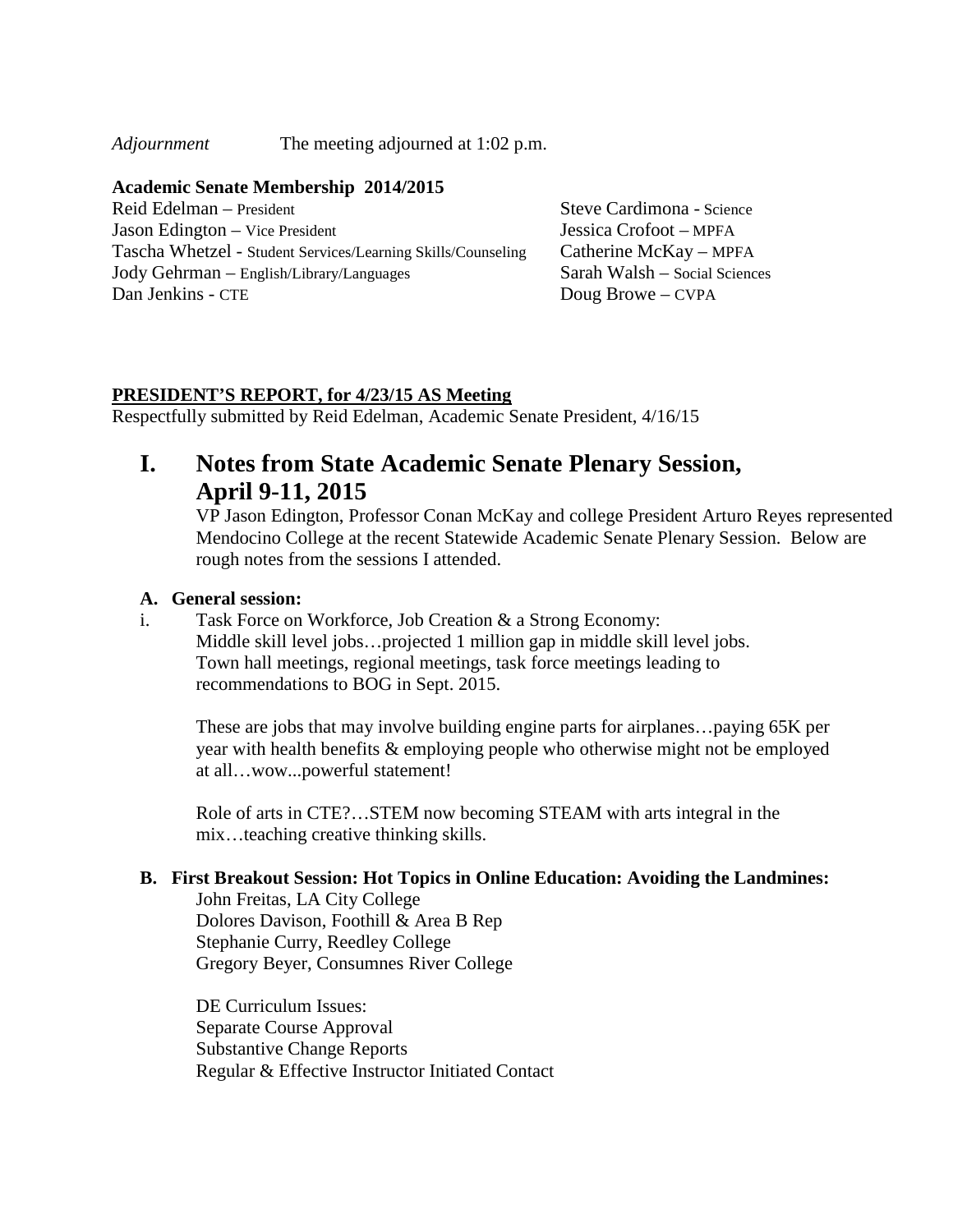Sub Change Report (proposal): If 50% of courses within a discipline can be taken online, then a SCR must be submitted. This is a policy compliance issue  $\&$  an accreditation issue.

Policy only applies to fully online, not hybrid. But regular & effective contact applies to hybrid as well. This may change.

Sub Change Reports cost \$750, but they can be bundled and thereby save a lot of money!

Accreditation Standards IIB & IIC cover student & learning support services. Planning does not meet standard. Standard requires implementation, assessment and implementation of assessment results. Requires starting years before accreditation visit. Start now!

Equitable access: documentation of resources, widespread knowledge, easy access, accommodations available as needed, disaggregation DE data to look at access.

One challenge is including part-time faculty who teach on-line but who may not be in the loop with all these issues.

Outsourced learning & support services must be assessed.

Regular & effective contact MUST be part of the evaluation process. Regular  $\&$ effective contact is NOT just between faculty & students; it is also student-to-student. Using personal e-mail is not a good idea. If there is a student complaint, all your emails could become public.

Standards are higher for online than for traditional classes. Online classes must be evaluated before being taught for example. Why? Because ACCJC says so!

Success rates for online courses are terrible. This gap will need to close.

Right of assignment: Who chooses which faculty are given online courses? Is training required? Can administrators deny faculty courses? Can an entire load be taught online?

Course Management Systems (Etudes, Canvas, Blackboard, Brightspace, Moodle) Who decides which CMS to use?

Who owns a course? At many campuses it is in the contract that faculty own their courses.

Can shells be transferred? Can faculty be required to use a CMS?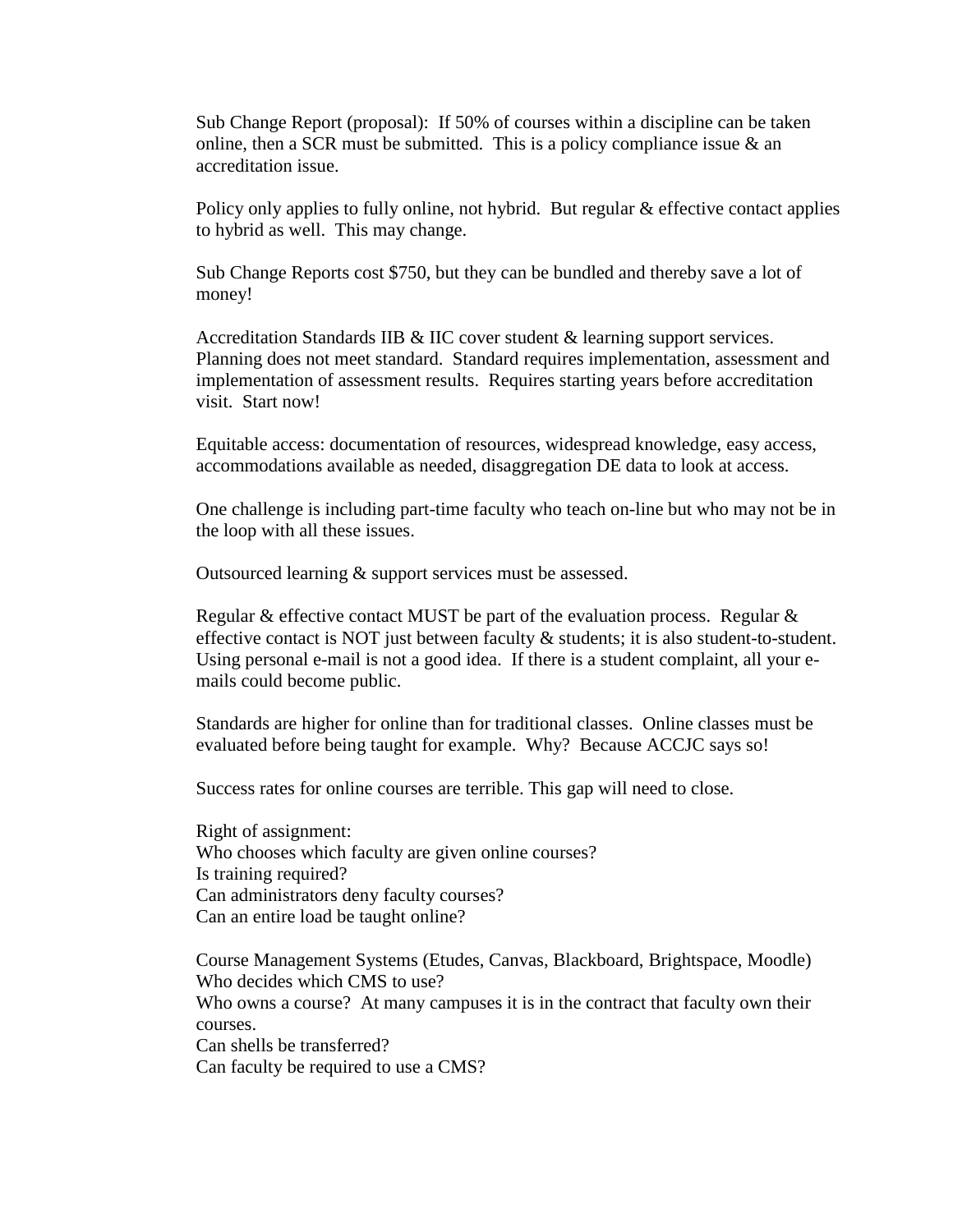OEI does include support for faculty who may need to transfer systems.

#### **C. Luncheon & second General Session:**

State of the Senate, David Morse Hot Topics:

- 1) Educational Technology Initiatives
	- \* Online Ed
	- \* Common Assessment
	- \* Educational Planning Tech Fair tonight 6:15-7
- 2) AB 86 Adult Ed.
- 3) Noncredit
- 4) Accreditation
- 5) Student Equity Plans & Student Success & Support Program (SSSP)
- 6) PCAH (Program Course Acceptance Handbook) Revision
- 7) Transfer Degrees—SB 440 and BOG mandates
- 8) 12 pilot colleges for BA degrees; ASCCC task force has been created -definition of upper division
	- -MQs needed support services
	- -Upper division general ed.
- 9) Workforce & job creation task force
- 10) Institutional Effectiveness Partnership Initiative (JE involved in this) Focus on tech assistance to colleges in need regarding accreditation, fiscal stability & other issues
- 11) Legislation on horizon: (breakout this afternoon on legislation)
	- AB 288 dual enrollment<br>AB 490 EOPS  $\&$  CARE
	- EOPS & CARE programs restoration of funding
	- AB 626 Hiring FT faculty, PT office hours, non-credit FT ratio
	- AB 770 Basic Skills innovation
	- AB 798 open educational resources<br>SB 42 Commission on higher educ SB 42 Commission on higher education performance  $&$  accountability SB 66 Statewide Career Pathways Program
	- Statewide Career Pathways Program
- 12) Budget: Strong CCC budget

Hoping for additional items including: Prof dev. & FT faculty hiring

- 13) Professional Development, focus on this statewide, first pilot module on faculty leadership by ASCCC. Professional Development is area where faculty should be taking the lead.
- 14) Internally ASCCC working on:

-Bylaws revision

-Strategic plan

-Annual report

-Partnerships with other organizations: FACCC, Community College League, presentation at

CIO meeting recently…

15) CTE Leadership Academy May 8-9 (sold out) Faculty Leadership Institute June 11-13 San Jose Curriculum Institute July 9-11 Anaheim Fall Plenary November 5-7, Irvine Spring Plenary next year will be in Sacramento in coordination with several other CCC groups, over 1000 people!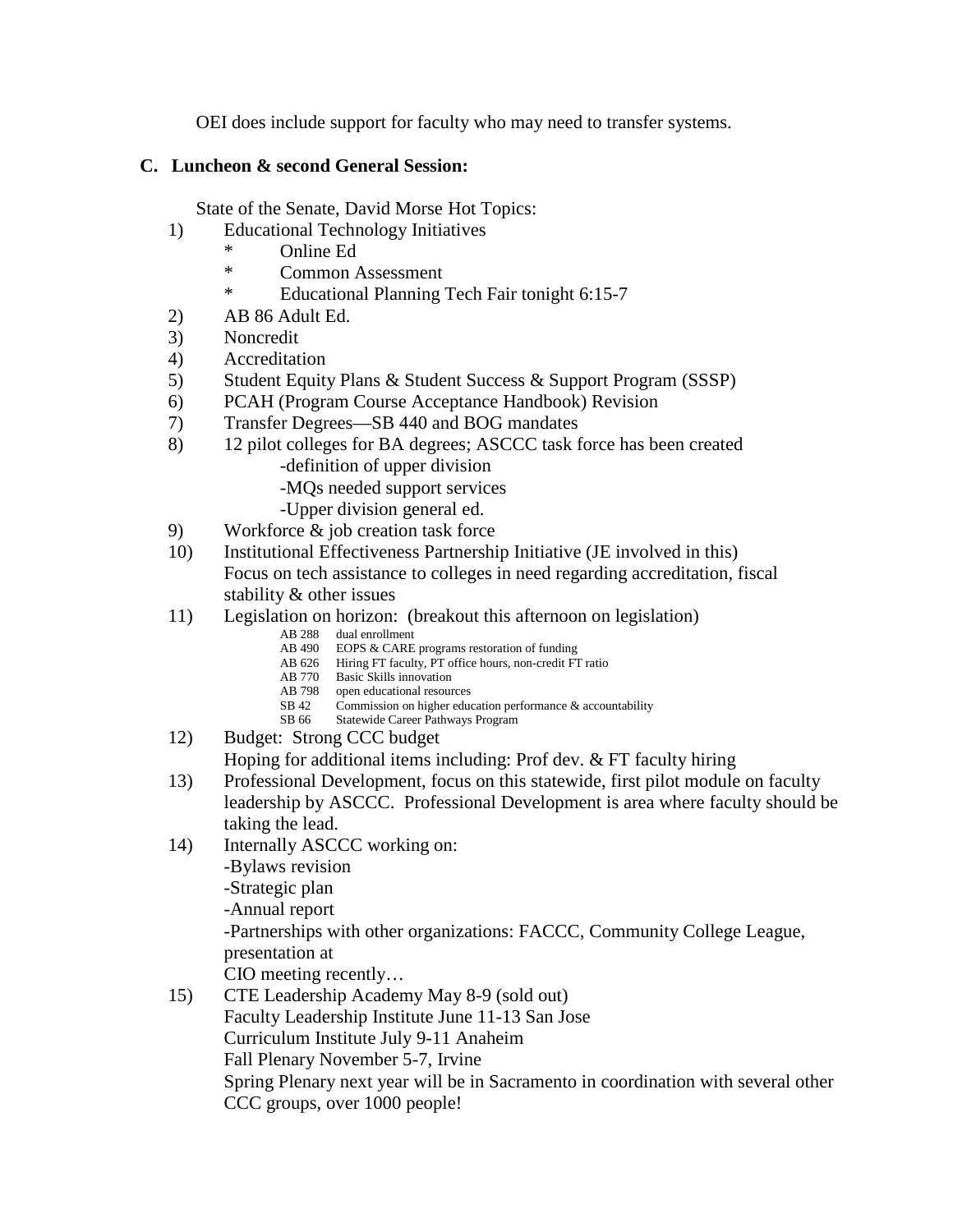## **D. Second Breakout Session: Dual Enrollment**

John Freitas, Educational Policies Committee Chair Wheeler North, Statewide Career Pathways Advisory Group Chair Vince Stewart, Vice Chancellor of Governmental Relations, Chancellor's Office

Dual Enrollment (often used interchangeably with Concurrent Enrollment)

- Either ADA or FTES collected, not both
- Faculty must meet MQs
- Classes on HS or college campus
- Generally occur during HS day
- with concurrent enrollment: -FTES, not ADA collected
- students earn college, not HS credit
- courses can be taught on college or HS campus
- generally offered after school or in summer

circa 2002/2003 70 districts investigated, 37 found to be out of compliance

Investigation criteria: - was it on a HS campus

- -was it open to the public
- did it satisfy established standards for academic rigor
- did the district ensure that pupil had parental permission
- did each special admit pupil have permission to enroll

Equity Problem:

-Achievement gap persist for students from underrepresented groups

-CA is a majority minority" state – closing achievement gap is crucial

- Many of our students are first in family to attend college
- -Many of our students come from non-English speaking homes
- only 39% of unprepared population reach their goal; our students are unprepared!

Dual Enrollment Benefits to Students:

- Complete HS & college credits at the same time
- Introduction to & prep for college
- More time for career & college major exploration
- Address skills gap & improve study skills / academic knowledge
- Increased confidence & motivation to persist
- Students learn the benefit of a college education

Challenges:

-Programs vary in purpose:

intentional college / career pathways programs vs. "chasing FTES"

-Programs vary in formality-MOU vs. verbal agreement

-Programs vary in terms of faculty engagement:

faculty are partners vs. "the administration does its own thing."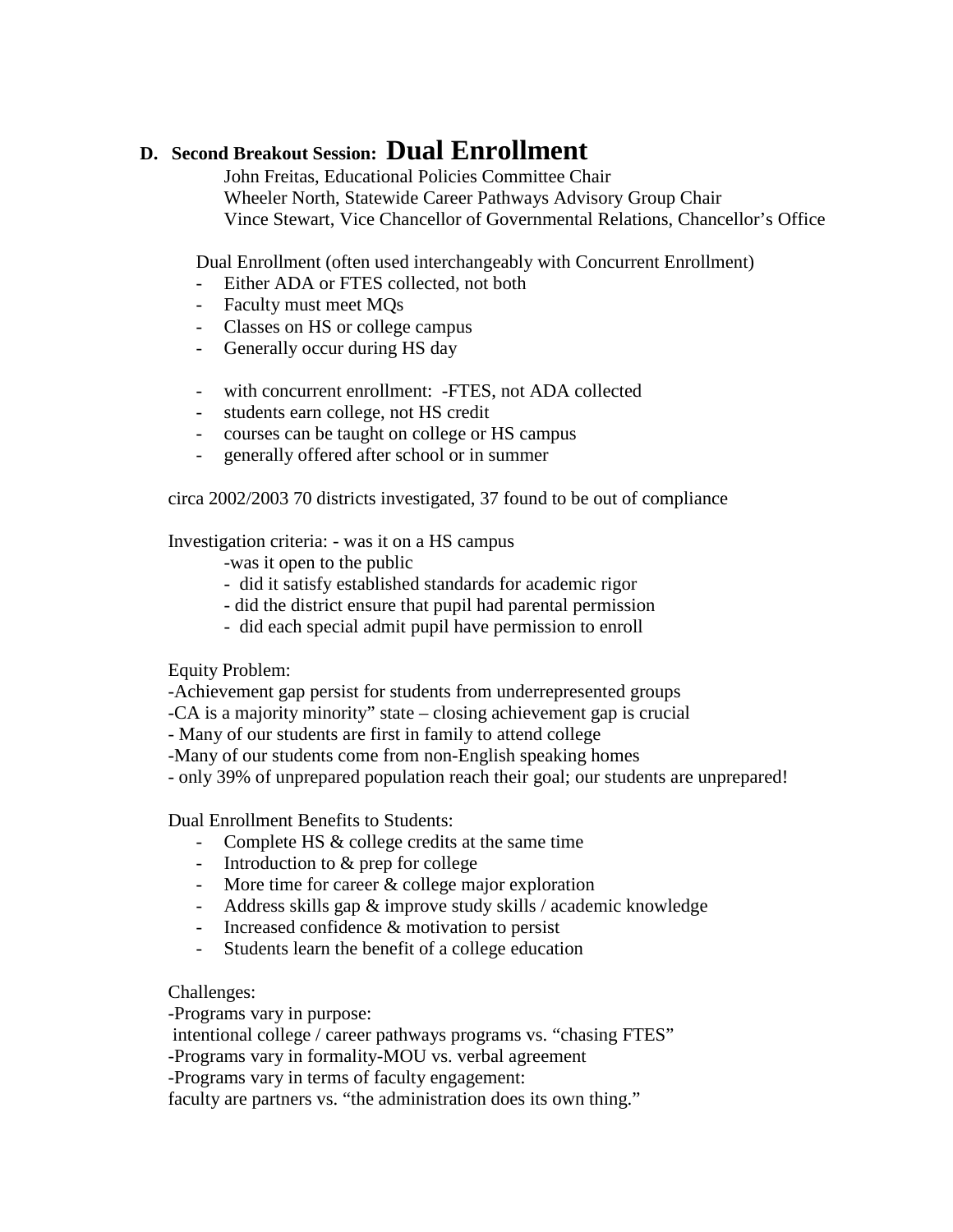\*\*\*\*\*Need to change messaging: old message to underserved groups was to only go to a 4-year college, CSU was seen as settling. We need to change that message.\*\*\*\*\*

Our faculty need training in "culturally responsive" teaching styles. "Color blindness" = effective connection with diverse & underserved students. Professional development is essential---HOW TO TEACH!

Dual / Concurrent Enrollment- Senate Positions:

Resolution 4.01 F07-encourage expansion of concurrent enrollment opportunities Resolution 4.02 F07- local senates encouraged to engage in discussions about concurrent enrollment opportunities, faculty voice is essential

Resolution 4.01 S08-legislation regarding concurrent enrollment needs to be consistent with paper on minors on campus

Resolution 15.02 S09-clear and appropriate limits

Resolution 13.04 F13 –request regulatory guidance, examples of effective practices

New Legislation:

AB 288 to Encourage College & Career Access Partnerships (CCAP)

-Encourages district level agreement to offer dual enrollment

-Intended to reach broader range of students, not just highly gifted

-Emphasis on college  $&$  career readiness  $&$  CTE / transfer pathways

-Strives to reduce number of students needing remedial Math & English instruction at CC level

New Requirements:

-Review of CCAP agreements in 2 open BOT meetings of both districts

-Comply with all state and federal reporting requirements & collective bargaining agreements

-Ensure faculty are not displaced

-Repot on student outcomes in CCAP courses

Consideration for local senates:

- 1)  $10 + 1$  apply (curriculum, grad requirements, faculty prof development, program review…)
- 2) How will your senate be engaged
- 3) All existing policies (including hiring policies) must be followed.

### **a. Third Breakout Session: Baccalaureate Degree Pilot**

Cris McCullough, Dean of curriculum & Instruction, Chancellor's Office David Morse, President John Stanskas, Secretary

Originally opposed by Academic Senate, but opposition was by no means unanimous. Given that it is happening, AS needs to be involved, and in some areas take the lead.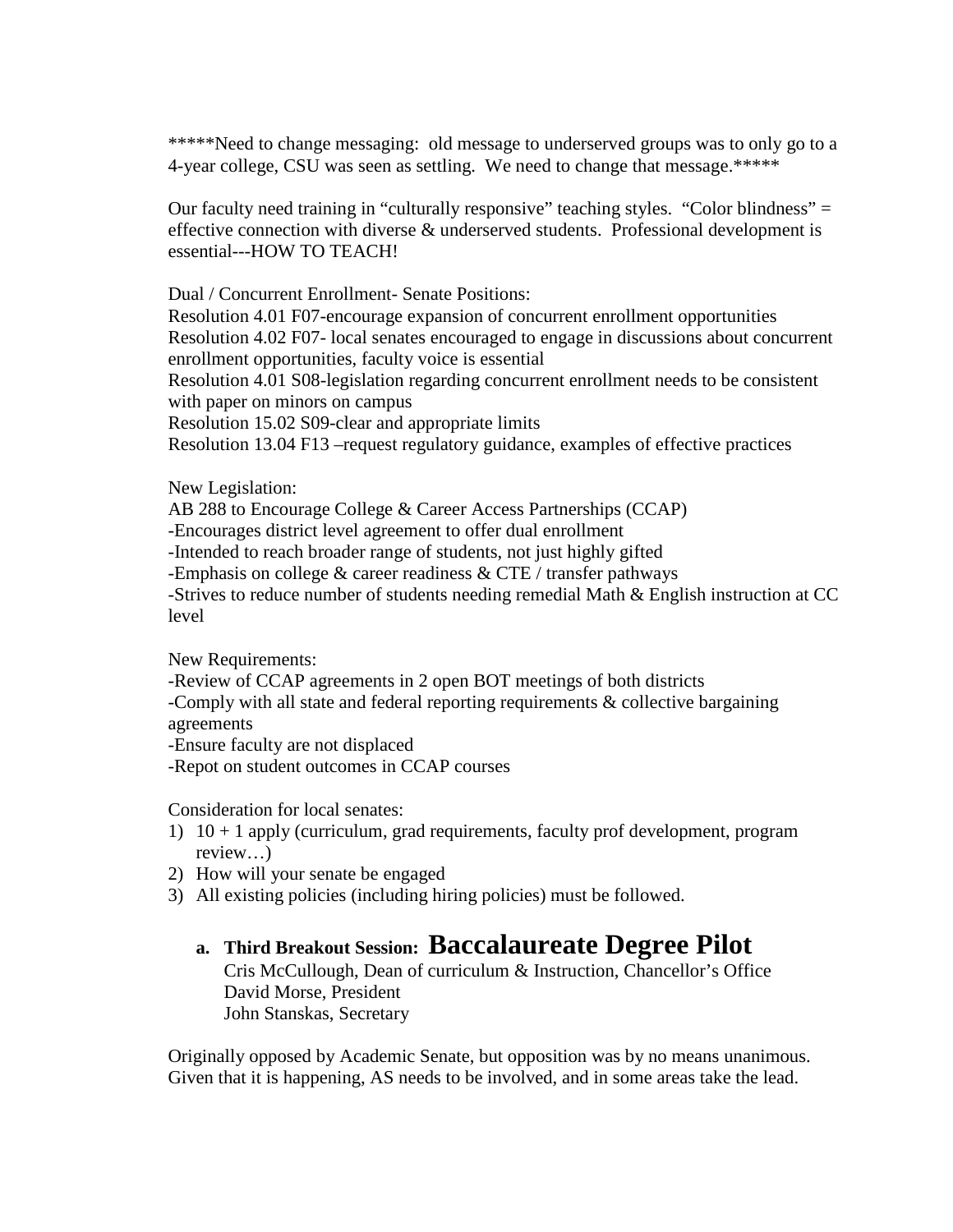12 programs approved. 2 pending. 1 more slot still open for application.

ASCCC has formed a task force to work with Chancellor's Office and Pilot Colleges in setting parameters for the degrees.

Questions:

- 1) How should we differentiate upper & lower division coursework?
- 2) What requirements should exist for upper division general education for the CCC baccalaureate degrees?
- 3) What should be the faculty's minimum qualifications for teaching upper division coursework in the CCC system?
- 4) What support services must be in place in order to promote student success in CCC baccalaureate degrees programs?
- 5) Do we need to ensure articulation of upper division coursework to the CSU system or other universities, and if so how do we accomplish this?
- 6) What type of professional development should be provided for faculty counselors involved in the Baccalaureate Degree Pilot Program?

### **b. Keynote Address: Tyrone C, Howard Professor of education at UCLA**

Warm-up: Thank you for doing what you do

Community College educators: "Broken pipeline of K12 education" Our students are often with us not because of education but in spite of it."

Story of his father in 1960…Young black man who came from Louisiana to LA City College. He went on to AA, BA. MA. Ripple effect of impacting a single life. Never underestimate effect of telling just one student in our office that they can do it…that they have potential. CCC as :beacon of educational democracy." CCC is largest system of college education in the world! We don't discriminate…if you show up we will give you everything we have. CA is  $8<sup>th</sup>$  largest economy in the world! And the people who are making a difference are coming from our colleges. Most nurses, firefighters, the list goes on and on…. Come from our campuses. 50% of CSU start at CCC, 30% of UC students come from CCC. UC & CSU campuses do not reflect demographics of our state. CCCs do. This diversity will only increase in future years. Latino students will be our state's majority. Asian population will double in Northern CA. Other states are losing their minds in dismay over black  $\&$ brown students. We must help other states to understand the skin color does not define a person's potential. We serve population of "survivors," growing up without privilege can help people develop a sense of how to make things work when they aren't working. Many privileged kids could not survive one hour in worlds where many of our students come from. We must not lower poor expectations…we must see our students' brilliance and potential! Give them "tough love." Some fall by wayside, but others stay the course! These students are thirsting for mentorship... told that we believe in them. We need to fight for larger numbers of full-time faculty…majority of our faculty are part-time---without designated offices, not knowing what they will teach until a week before class starts, attention split between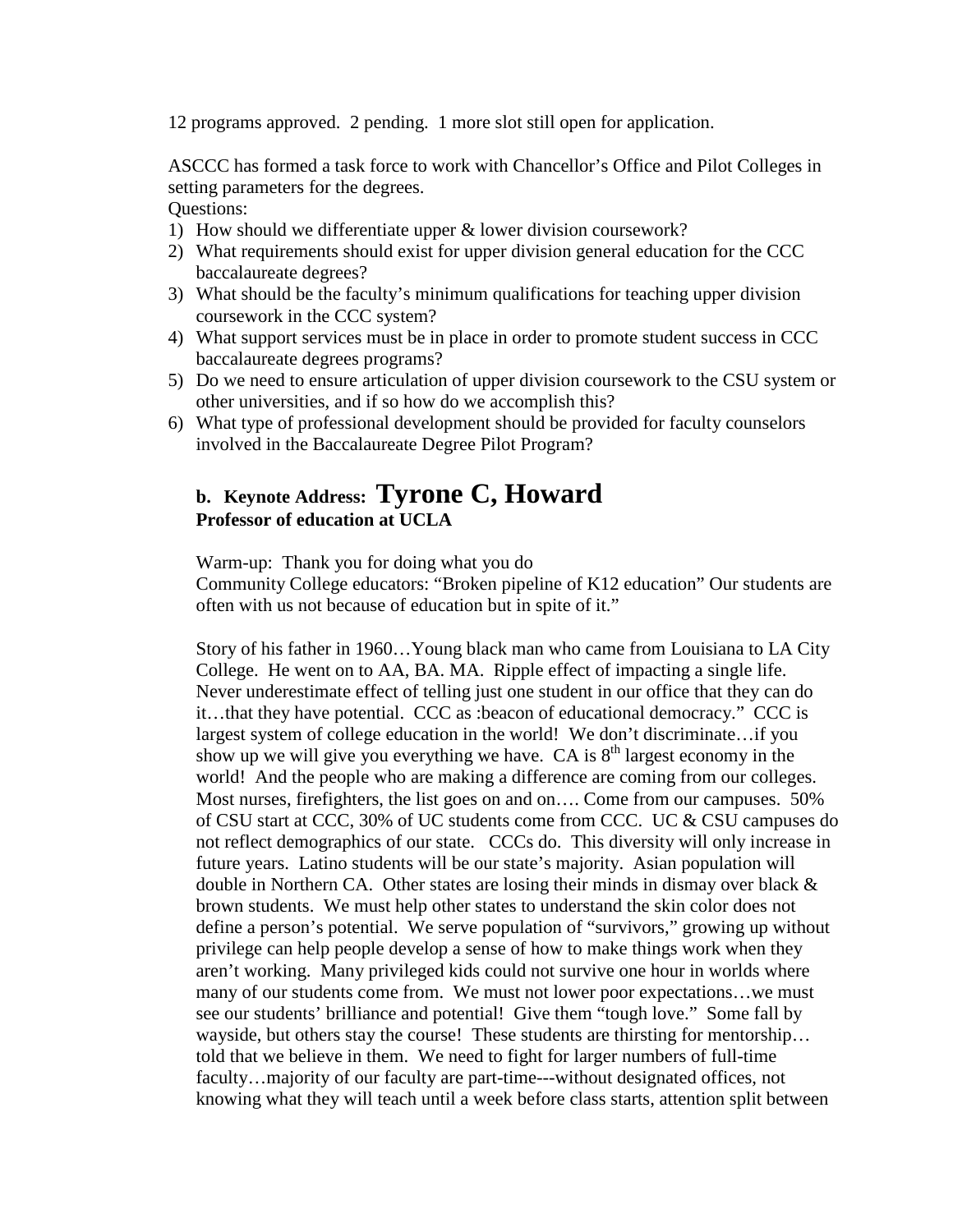2, 3, or 4 campuses. This does not serve our students. Teaching requires full-time commitment. Those of us who have the privilege must be willing to speak up on behalf of those who do not have it. Make-up of who teaches on our campus…another conversation we must have but may not wish to. Faculty must reflect our student populations….Latino, Native American, Black, Asian… Most faculty members are white. We must raise the question of diversity. We must be proactive and cultivate relationships with people of color. Not everybody who earns a doctorate wants to do research. If you love teaching, what better place is there than on our campuses? CSUs are reeling their PhD students in to become faculty on their campuses…we must compete with them to draw diverse instructors to our ranks. Ethnic groups are not the only groups marginalized among our ranks. We must broaden the scope to other marginalized groups. Social class, sexual orientation, identity background, first generation college students, … We have more in common than difference…marginalized groups must work together, not as competing groups. We instill in young people a sense of what they can become, what they can imagine. We serve undocumented students, disabled students former foster youth… Our job is to be a life-changer. We are the products of other people's expectations! Our students feel defeated because they are expecting a 2-year degree…that has become a fleeting dream. Some students need 6-7 years of consecutive work to earn a "2-year" degree. We must encourage and support these students. They are losing hope. We must help these students keep their flames flickering. We have chosen our careers because we believe in the ability to transform lives. We are inter-connected…African phrase…"I am because you are."

#### Q & A:

A pipeline issue…only 50% of high school students are going to college, and it keeps dwindling through the higher education system, resulting in reduced pool of people of color with educational qualifications. Too often institutions take a "sit back & let them come to us" attitude. We must be proactive in recruitment. We are one of he most racially diverse countries on Earth, but we are so uncomfortable talking about it. We must have courage to start the conversation! We all have "implicit bias." We must have professional development on topic of cultural competence. Difference between "sympathetic educators" and "empathetic educators." Sympathetic may lower expectation, sympathize them right out of school. Empathetic…how to we out together a plan to raise the student up to their goals! With young African American boys they are given 2 choices…sports or rap. We must find a way to reach and give role models to African American students as teachers, doctors, writers… Young men of color cannot become something if they never see it. We can help them see it even if we look nothing like them. In many cases, parents are disappointed when their first generation college kids choose to become teachers (an undervalued & underpaid profession); their parents imagine them as doctors, lawyers or engineers. We must help people value professions that make a difference but may not earn same salaries. Performing Arts can be conduit for these students. "Where there is no validation, there is no change." For many, without band & theatre, there is no longer any reason to go to school.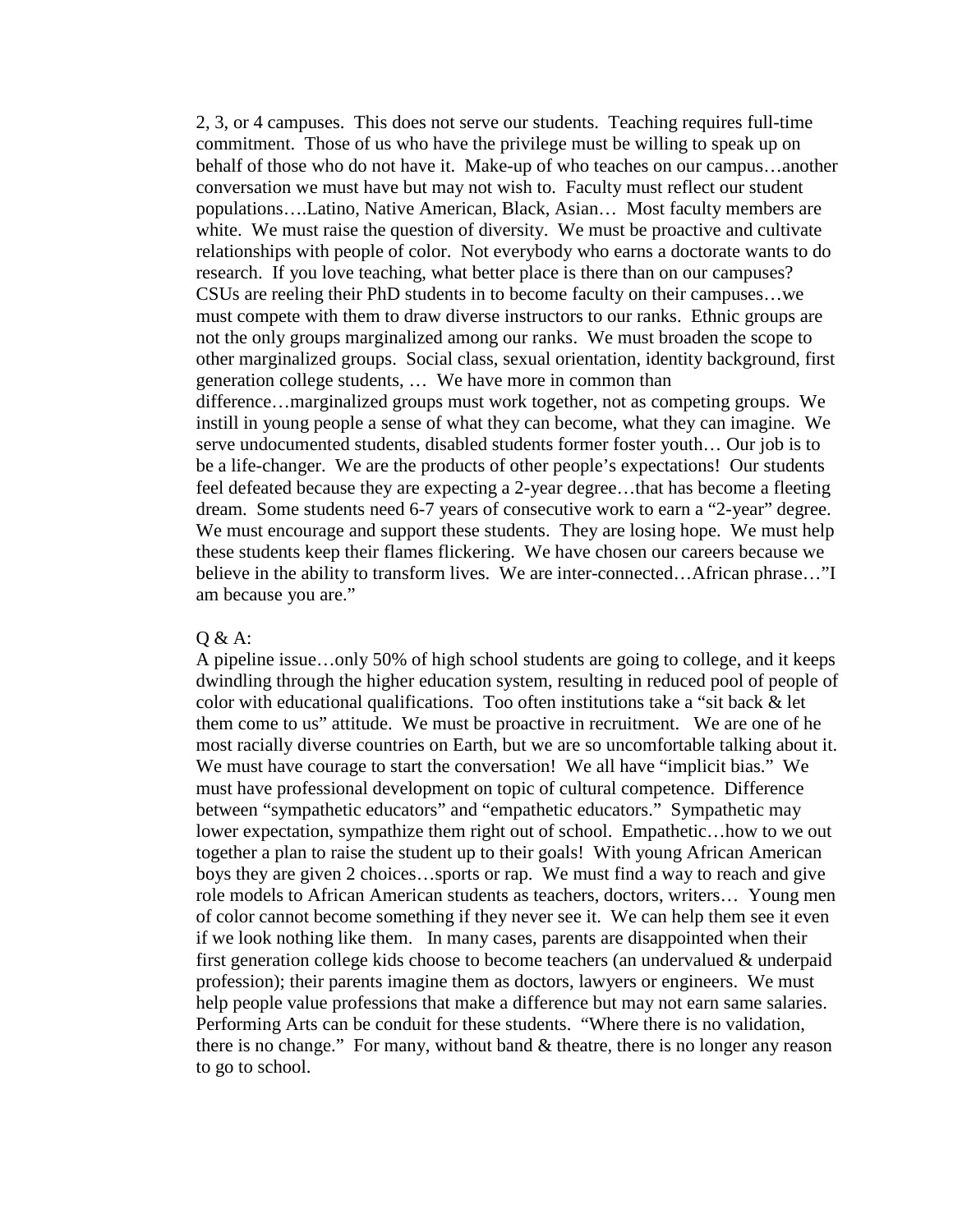## **E. 4th Breakout: Changes in Accreditation Standards**

I. What's new?

-new numbering system

-no more themes

focus & emphasis on completion in the college's mission

-disaggregation of student data

-integrity standard

-student awareness of total cost of education

-course scheduling

-catalog requirements revised & moved to end

-SLOs I evaluations for all

-More engagement for part-time faculty

-Several new standards relating to board.

II. Challenges:

- Necessity of collecting data in a way that it can be disaggregated
- Multiple concepts combined in a single standard
- Renewed emphasis on student learning, achievement & mission
- SLOs & assessment: 45 discrete references in standards
- Content, direction and timing of Quality Focus Essay

III. Strategies to Address Challenges:

- developed conceptual; maps / provided summary of standards for writing teams
- Analysis / identification of student learning, achievement & mission throughout standards
- Identified short-term strategies to adjust practices to reflect new standards as drafted in SER; long term strategies / plans incorporated into QFE
- Distinguished different levels of concern in evaluation sections
- Developed topics & direction for QFE from analysis of levels in evaluation component of SER
- Forums designated in items covered in QFE

-Developed consistent language: met or not met standard, but also:

- \* met & exceeded
- \* met standard, but room for growth
- \* standard not met…

## **F. <sup>5</sup>th Breakout: Pressure Cooker of Equivalencies & Eminence**

Adrienne Foster, West LA College Craig Rutamn, Santiago Canyon College Paul Setziol, DeAnza College

All questions to ASCCC regarding equivalency go to the Standards & Practices Committee.

- 1) The Disciplines List & definition of a discipline: not a department or top code.
- 2) Assigning Courses to Disciplines: local process should reply on discipline faculty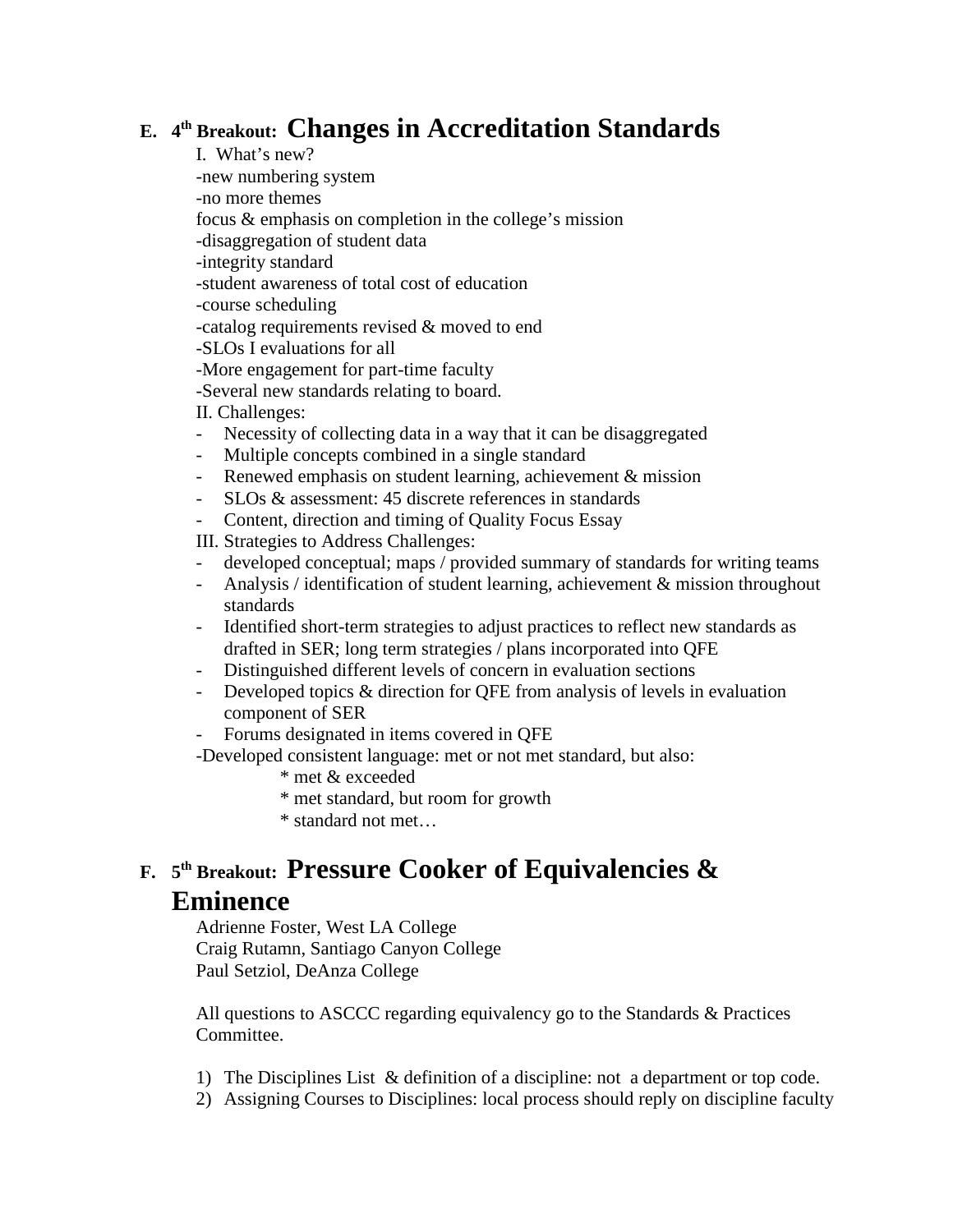- 3) 3 ways of assigning courses: single course to single discipline, course assigned to more than one discipline with an "or," course assigned to more than one discipline with an "and"
- 4) We typically grant equivalency in a single discipline
- 5) Be careful with cross-listed classes; use "or" for disciplines or you may inadvertently wind up in a situation in which a faculty member needs 2 distinct MA degrees to teach a single course.
- 6) Process & criteria shall be jointly agreed upon by governing board & the AS
- 7) Typically governing board delegates president or somebody else as its representative
- 8) If BOT hires you, you are automatically deemed to have equivalent qualifications. If faculty are later found to not have documentation that our process was followed, they must be terminated. If faculty were granted equivalency under a prior policy but that policy was out of compliance with state standards, we are in a catch-22 with no good answer. The district could face a lawsuit or adverse action either way.
- 9) Some colleges have process by which equivalency process can be halted dead in water if discipline chair rejects it.
- 10) Grandfathering is for a person who met MQs when hired and those MQs have changed.
- 11) Interns can be hired, but there must be a faculty member in the room that meets MQs.
- 12) Local MQs cannot be less rigorous than the state-established MQs.
- 13) What is equivalent to a MA degrees in a given discipline. Just completing the courses may not be equivalent. Does the MA require a thesis, qualifying exams or culminating project. Otherwise it is not equivalent.
- 14) Some colleges require that all faculty MUST have a MA degree in something, if not in discipline.
- 15) These questions often have no easy answer. They must be addressed at local level. Unfortunately, AS president is the person generally caught in the middle.
- 16) Equivalency to an AA degree or BA degree includes equivalency to general education requirements for these degrees. Education & training are different. Even in CTE areas, we are in business of education. Does 30 years of experience as a plumber equate to eminence or equivalence if person does not have the general education requirements?
- 17) Best to redact names. One possibility is a broad standing equivalency committee with invited guests from discipline. Also, remind people that there is no single course equivalency, so if we approve someone to teach a course in plastering, they are getting approved to teach any course in that discipline which may include all construction courses.
- **18)** Eminence: eminence should not be the sole criteria for granting eminence.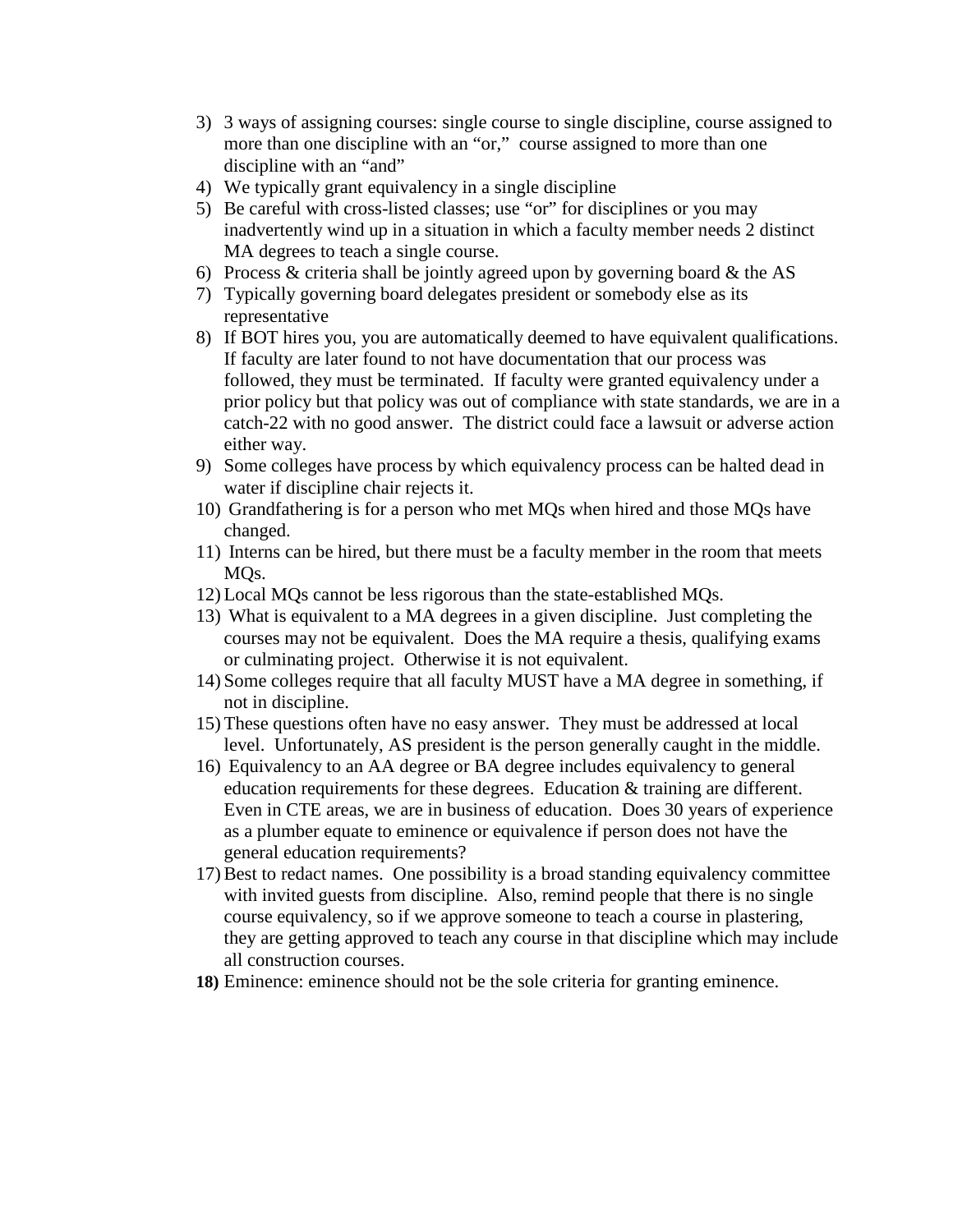## **II. PBC Meeting 4/14/15, 2-3:30 PM**

**1. 2014-15 Budget:** April revise budget went to the BOT last week. Without transfers from Health fund, we would have been at a 4% reserve. With transfers, we are at an 8% reserve. Based on April revise, we are at 50.4% with regard to the 50% law.

**2. Review of Mission/Vision/Values/Goals for possible revision:** Arturo recommended that we discuss any proposed revisions via e-mail. After a quick review, however, PBC unanimously accepted these documents in their current form.

**3. Sabrina Meyer gave a report of staffing & recruitment:** Several positions have closed and are in the interview process. She also presented a list of vacant and /or unfilled positions to keep on our radar. Arturo discussed the possibility of designating some positions as critical so that they can move forward when they become vacant without waiting the full staffing cycle. In depth discussion followed, particularly in light of serious staffing needs in the Nursing Department as an example. In some cases, replacing faculty & staff are critical to ongoing functioning of a program. In the case of nursing, we have an additional issue because the BRN has determined that we need an additional faculty position and increased release time for the director in order to remain in compliance. PBC discussed authorizing an additional faculty position, even if this necessitated a drop in the BOT approved reserve percentage. We also agreed that we should ask the college Foundation to consider funding this unexpected and yet urgent staffing need.

**4. Program Review Update:** Ginna reported on status of PR review process in EAP, including review of PR screens and our dissatisfaction with GoverNet and possibilities for the future.

## **5. Accreditation:**

Arturo started off with a thank-you to all of us for our work during the Accreditation follow-up visit. The exit report was quite positive, though we are still awaiting the official action by ACCJC. Ginna presented the ACCJC 2015 Annual Report. Eileen presented the ACCJC annual financial report as well, a 3 year comparative report.

**6. Fort Bragg Update:** Arturo reported on status of MOU with CR. Ginna reported that Substantive Change deadline unexpectedly moved to a week earlier.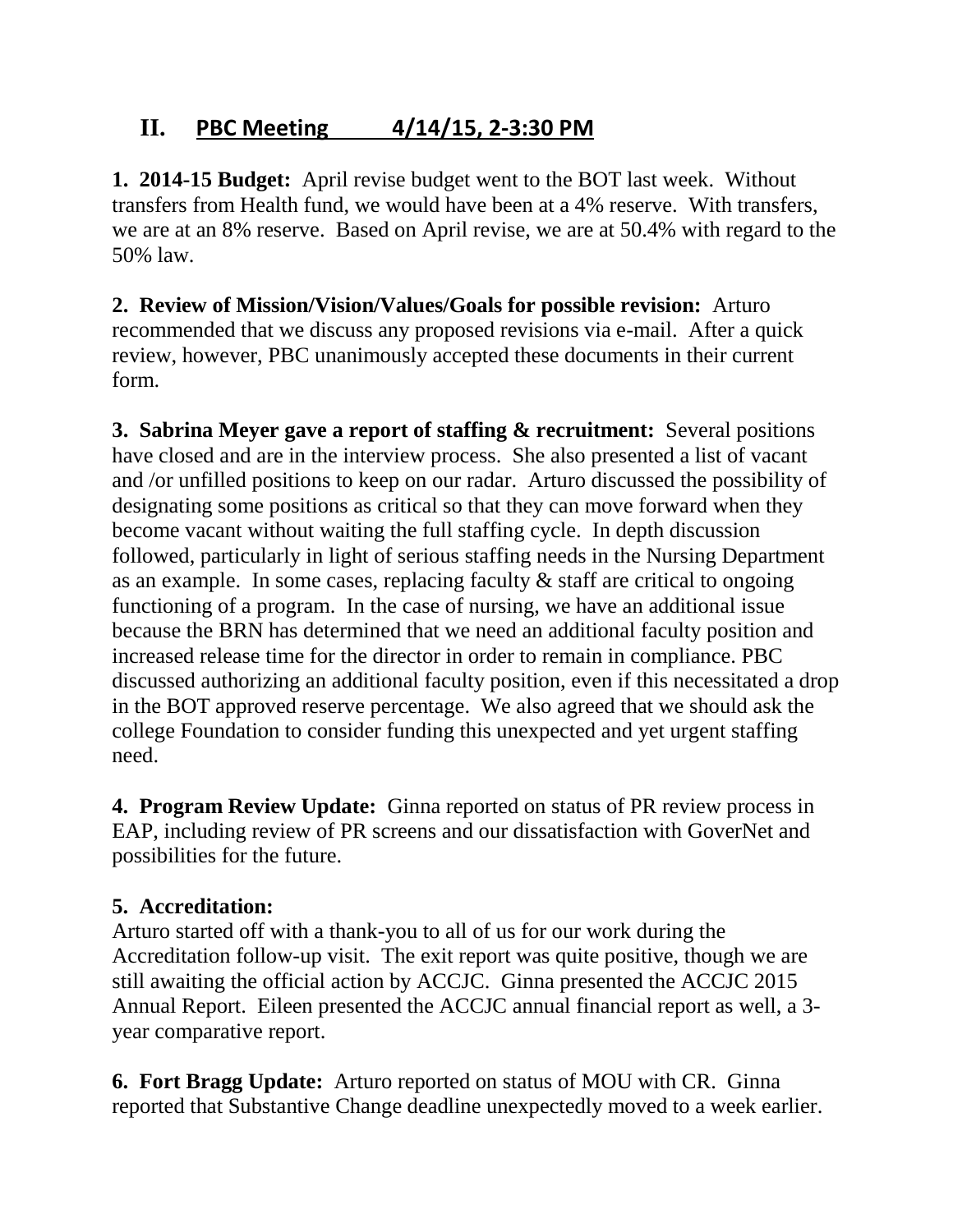Ginna rallied and got it submitted on the day of the earlier deadline. Ginna clarified that the Sub Change document is separate from taking over the building and the territory. It's only about offering 50% of a degree or program. Ginna also reported on the status of the coastal steering committee. In April there will be a second Sub Change report which will include work of the new steering committee. The steering committee will also appoint working teams or subcommittees utilizing the efforts of the many people interested in being involved in the work. Eileen also presented the latest coast cost projections, incorporating corrections discussed in the senate review of this document.

**7. 2015-16 Budget Assumptions:** presented by Eileen. Eileen recommended keeping 4s & 5s budget levels the same for next year. She also presented FTES targets.

**8. OEI Report:** Ginna, Jason & I reported on AS subcommittee on OEI and choice of Etudes as Canvas as our platform.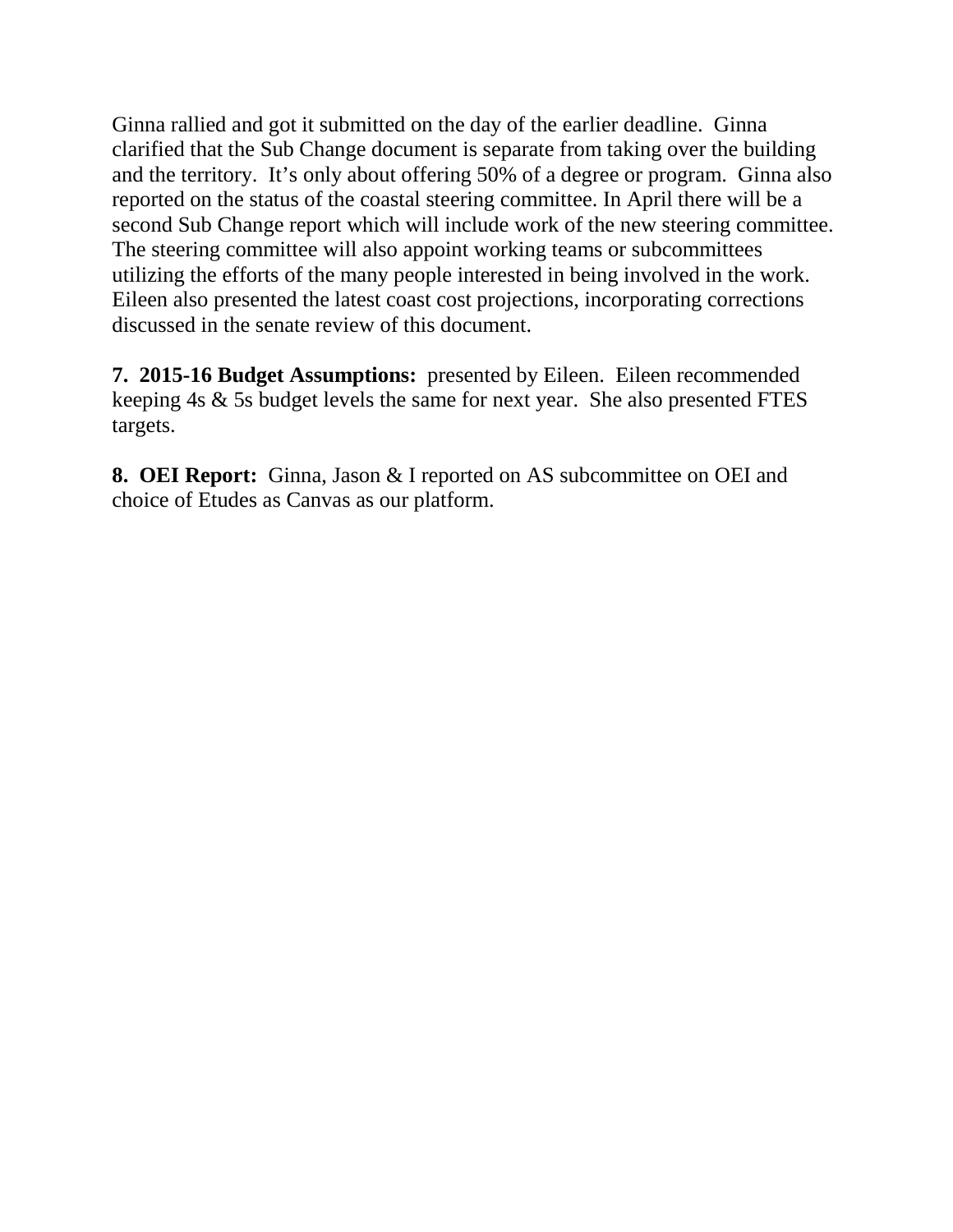## **Committee Assignments: Current Status of Discussions**

| Committee                                                                                                                                                    | <b>Current Faculty on</b>                                                                                                                                                                       | <b>Faculty</b>           | <b>New Volunteers</b>                                                                                                                                                                                   | Recommended                                                                                                                                                                                                                                                               |
|--------------------------------------------------------------------------------------------------------------------------------------------------------------|-------------------------------------------------------------------------------------------------------------------------------------------------------------------------------------------------|--------------------------|---------------------------------------------------------------------------------------------------------------------------------------------------------------------------------------------------------|---------------------------------------------------------------------------------------------------------------------------------------------------------------------------------------------------------------------------------------------------------------------------|
|                                                                                                                                                              | Committee                                                                                                                                                                                       | stepping                 |                                                                                                                                                                                                         | faculty staffing                                                                                                                                                                                                                                                          |
|                                                                                                                                                              |                                                                                                                                                                                                 | down                     |                                                                                                                                                                                                         |                                                                                                                                                                                                                                                                           |
| <b>EAP</b><br>2 year terms<br>Need 6 FT & 1 PT fac<br>Co-chairs:<br><b>AS Prez &amp; VPI</b><br>Reid & Ginna                                                 | Jason E (term expiring)<br>Dan Jenkins (term expiring)<br>R. Montes (term expiring)<br>Tim Beck (terms ends 2016)<br>V. Varela (term ends 2016)<br>J. Crofoot (term ends 2016)                  |                          | Catherine McKay                                                                                                                                                                                         | <b>Recommended action:</b><br>*Renew term for D. Jenkins.<br>* recognize that Curr. Chair<br>& VP serve by virtue of<br>their positions; align term<br>with these offices.<br>* Discuss wishes of PT reps<br>re committee assignments                                     |
| <b>Enrollment Management</b><br>Committee<br><b>Terms not specified</b><br>Need 6 FT & 1 PT fac<br>Co-Chairs: VPI: V. Guleff &<br>AS Pres or VP: J. Edington | Vivian Varela<br>Conan McKay<br>Marcus Frederickson<br>Les Pfutzenreuter<br>Roger Hock<br>Jessica Crofoot                                                                                       | Les Pfutzenreuter?       | Vivian Varela (term ends 2017)<br>Conan McKay (term ends 2017)<br>M Frederickson (term ends 2017)<br>L Pfutzenreuter(term ends 2016)<br>Roger Hock (term ends 2016)<br>Jessica Crofoot (term ends 2016) | <b>Reaffirm current</b><br>membership & specify<br>terms as indicated.                                                                                                                                                                                                    |
| <b>Curriculum</b><br>2 year terms for FT<br>1 year term for PT<br><b>Chair: R. Montes</b>                                                                    | Leslie Banta (term expiring)<br>Tim Beck (term expiring)<br>Julie Finnegan (term ends 2016)<br>Rodney Grisanti (term expiring)<br>Tascha Wetzel (term ends 2016)<br>Jeff Brunner (PT rep)       | Rodney Grisanti?         | Conan McKay<br>Jordan Anderson<br>Leslie Banta<br>Jeff Brunner                                                                                                                                          | <b>Senate authorizes President</b><br><b>Edelman to work with</b><br><b>Professor Montes on</b><br>selecting among committee<br>volunteers to replace any<br>vacancies.                                                                                                   |
| <b>Staffing Committee</b><br>3 year terms for faculty<br>Includes 5 faculty, FT or PT<br><b>Chair: Dean D. Polak</b>                                         | Steve Crossman (term ends 2017)<br>Doug Boswell (term ends 2016)<br>Barbara French (term expiring)<br>Rachel Donham (term ends 2017)<br>Greg Hicks (term ends 2017)                             | <b>Barbara French</b>    | John Koetzner                                                                                                                                                                                           | <b>Appoint John Koetzner to</b><br>replace Barbara Frence<br>with a term running Fall<br>2015-Spring 2018.                                                                                                                                                                |
| <b>SLOT</b><br><b>Chair: Dan Jenkins</b>                                                                                                                     | Jaime Cechin (term ends 2016)<br>Julie Finnegan (term ends 2016)<br>John Koetzner (term ends 2015)<br><b>Aeron Ives</b> (term ends 2016)<br><b>Vacant</b><br><b>Christine Soldate</b> (PT-2016) | <b>Aeron</b> Ives        | John Koetzner<br>(willing to serve another<br>term)                                                                                                                                                     | There will be at least two<br>vacancies. AS recommends<br><b>inviting Rachel Donham,</b><br><b>Jordan Anderson and Roger</b><br><b>Adhers to consider joining</b><br>this committee.                                                                                      |
| <b>Basic Skills</b><br><b>Terms not specified</b><br><b>Chair: Sarah Walsh</b>                                                                               | Leslie Banta<br>Jaime Cechin<br>Giiny Buccelli<br>Tascha Whetzel<br>Maria Cetto<br>Andrew Letsky (PT Rep)                                                                                       | Leslie Banta<br>S. Walsh | Catherine McKay<br>Jean Stirling                                                                                                                                                                        | Sarah Walsh will ask<br>current members if any are<br>willing to chair this<br>committee next year. AS<br>recommends that Jean<br><b>Stirling replace Leslie Banta</b><br>on the committee. Terms<br>should be established.                                               |
| <b>Distance Education</b><br>Chair: V. Varela                                                                                                                | Conan McKay<br>Jason Edington<br>Roger Hock<br>Dan Jenkins<br>Steve Crossman (by position)<br>Catherine McKay (PT Rep)                                                                          | Conan McKay              |                                                                                                                                                                                                         | <b>An additional</b><br>volunteer is needed.<br><b>Terms should be</b><br>established.                                                                                                                                                                                    |
| <b>Student Equity</b><br><b>Terms not specified</b><br>Co-Chairs: Sarah<br>Walsh & VP Guleff                                                                 | Jordan Anderson<br>Tascha Whetzel<br>Leslie Banta<br>Rhea Hollis<br>Maria Cetto<br>Jessica Crofoot<br>Mike Guiffrida                                                                            |                          | Tonja Ramming                                                                                                                                                                                           | <b>Sarah Walsh will ask</b><br>current members if any are<br>willing to co-chair this<br>committee next year. AS<br>recommended Leslie Banta<br>as possible co-chair. Terms<br>should be established.<br><b>Consider adding Tonja</b><br><b>Ramming to the committee.</b> |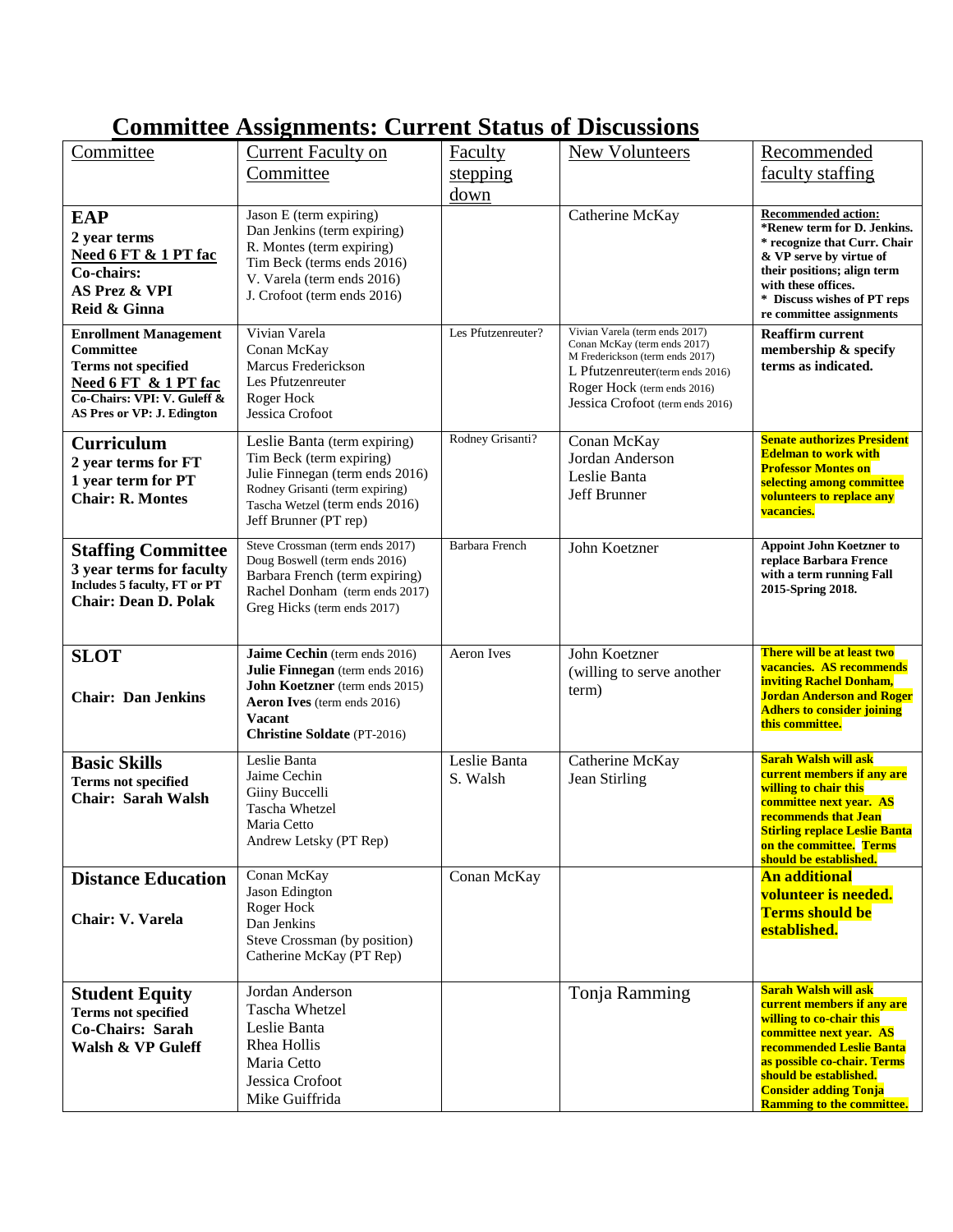# *Proposed Resolution in Support of Fair Accreditation for California Community Colleges*

For Senate first reading: New Business # 4

**Whereas** the U.S. system of regional accreditation continues a long tradition of providing essential guarantees of quality in America's post-secondary institutions; a spirit of collaboration and mutual respect between the regional commissions and their member institutions is essential to the success of the system of accreditation; and a shared focus on the needs and interests of students is primary and vital to preserve, and

**Whereas** over the last decade, the relationship in the Western Region between the Accrediting Commission for Community and Junior Colleges (ACCJC) and California's 112 community colleges has changed from one of constructive collegiality to one in which the member colleges increasingly report antagonism, intimidation and fear, and

**Whereas** the ACCJC levels sanctions against California community colleges at a rate that is 400% of the sanction levels seen in other regions and in four-year California institutions,

**Whereas** concerns about the changed nature of the relationship between the ACCJC and many of its member institutions have been documented by resolutions, articles and complaints prepared and approved by leading statewide organizations of professional educators, including the Community College Council of the California Federation of Teachers (CCC-CFT), the Community College Association of the California Teachers Association (CCA-CTA), the California Community College Independents (CCCI), the Faculty Association of the California Community Colleges (FACCC) and the Academic Senate for the California Community Colleges (ASCCC), and

**Whereas** the growing concerns regarding the ACCJC have led to a review of the ACCJC's financial impact on community colleges by the CA Legislature's Joint Legislative Audit Committee, creation of two separate Task Forces by the California State Chancellor's office, filing of three lawsuits against the ACCJC, and multiple public statements of concern from members of California's Congressional delegation as well as state legislators, and

**Whereas** the ACCJC's frequent sanctions based on the legitimate activities of trustees of Community College District Boards have raised serious concerns regarding the free speech rights of elected officials and the rights of voters to representation by duly elected officials, and

**Whereas** areas of non-compliance found during the ACCJC's regular review by the U.S. Department of Education prompted the DOE to continue its recognition of the ACCJC as an accrediting body for only a one-year period – in which it must demonstrate compliance –